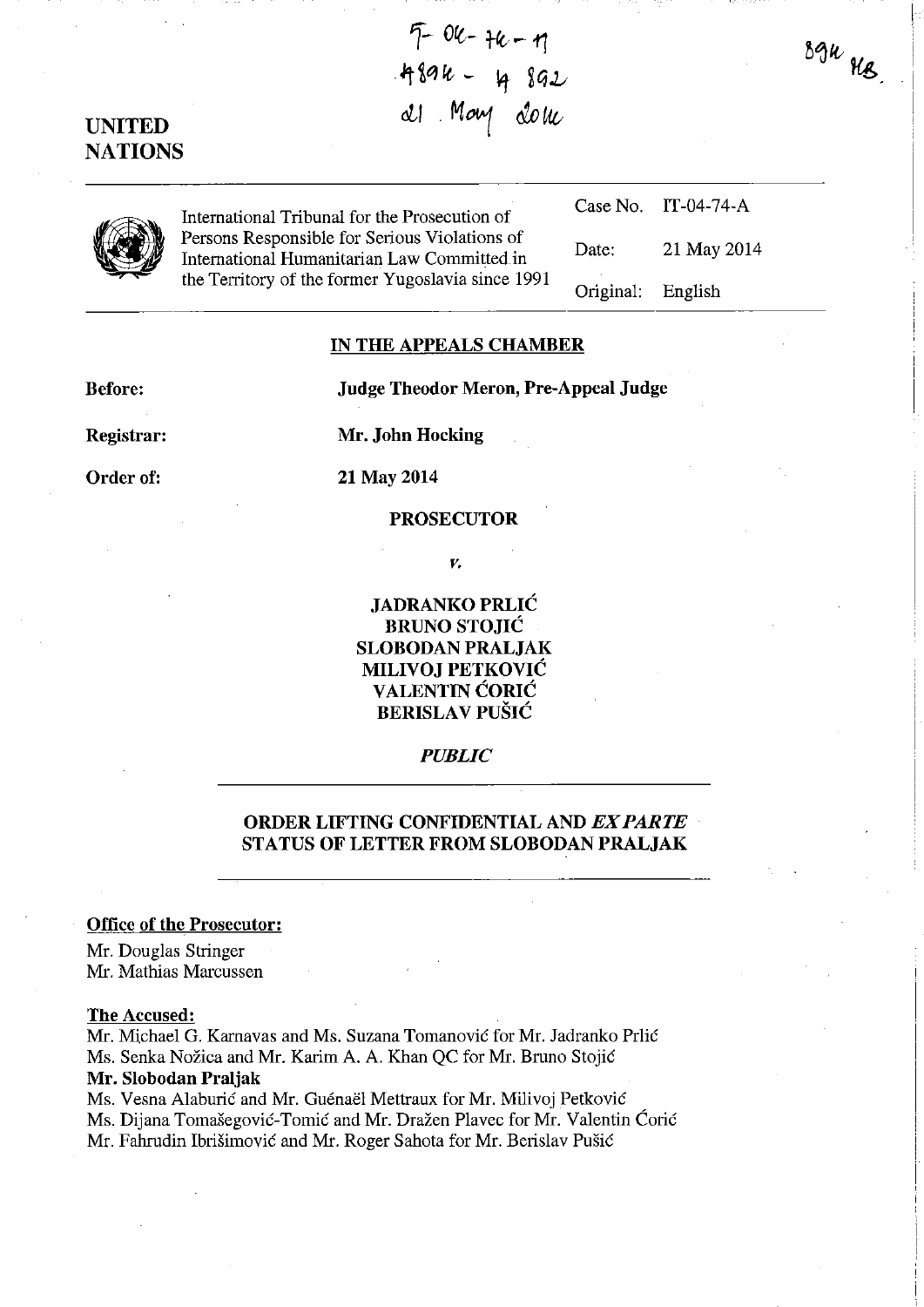**I, THEODOR MERON,** Judge of the Appeals Chamber of the International Tribunal for the Prosecution of Persons Responsible for Serious Violations of International Humanitarian Law Committed in the Territory of the former Yugoslavia since 1991 ("Appeals Chamber" and "Tribunal", respectively), and Pre-Appeal Judge in this case;<sup>1</sup>

**NOTING** the letter from Slobodan Praljak ("Praljak") dated 2& April 2014, which was filed confidentially and *ex parte* on 30 April 2014 ("Letter") and in which Praljak (i) informed me of his decision to withdraw the power -of-attorney from his *pro bono* counsel and henceforth represent himself, (ii) requested translations of the Trial Judgement and all appellate submissions and correspondence in a language he understands, *i.e.,* Croatian, and (iii) reiterated his request for a stay of proceedings until he received all the requested translations;

**NOTING** "Slobodan Praljak's Urgent Motion for Stay of Procedure with Confidential Annexes", filed publicly with confidential annexes on 3 October 2013 ("2013 Motion"), in which Praljak requested that the Appeals Chamber stay the pending appeal proceedings against him until he receives the translation of "essential" documents in a language he understands, *i.e.*, Croatian;<sup>2</sup>

**RECALLING** that the Appeals Chamber dismissed the 2013 Motion, holding, *inter alia,* that "Praljak's request for translations and his related request for stay of proceedings are premature" because "the issue would become relevant only if Praljak elects to be self-represented";<sup>3</sup>

**CONSIDERING** that it is in the interests of justice that the Letter be made available to the Prosecution, in order to allow the Prosecution the opportunity to respond, if it wishes to do so;

. **CONSIDERING FURTHER** that no exceptional reasons exist for maintaining the confidentiality of the information contained in the Letter, which merely reiterates Praljak's public request, contained in the 2013 Motion, for a stay of appellate proceedings until translations are received;<sup>4</sup>

**PURSUANT** to Rules 54 and 107 of the Rules of Procedure and Evidence;

**HEREBY INSTRUCTS** the Registrar to lift the confidential and *ex parte* status of the Letter and immediately provide a copy of the Letter to the Prosecution; and

**INVITES** the Prosecution to file a response to the Letter, if any, within ten (10) days from the date of this Order.

 $<sup>1</sup>$  Order Designating a Pre-Appeal Judge, 19 June 2013, p. 1.</sup>

<sup>&</sup>lt;sup>2</sup> 2013 Motion, paras 14, 23, 27, 37.

<sup>&</sup>lt;sup>3</sup> Decision on Praljak's Motions for Stay of Procedure and Assignment of Counsel in the Interest of Justice, 4 April 2014, para. 21.

<sup>4</sup> Letter, p. 1.